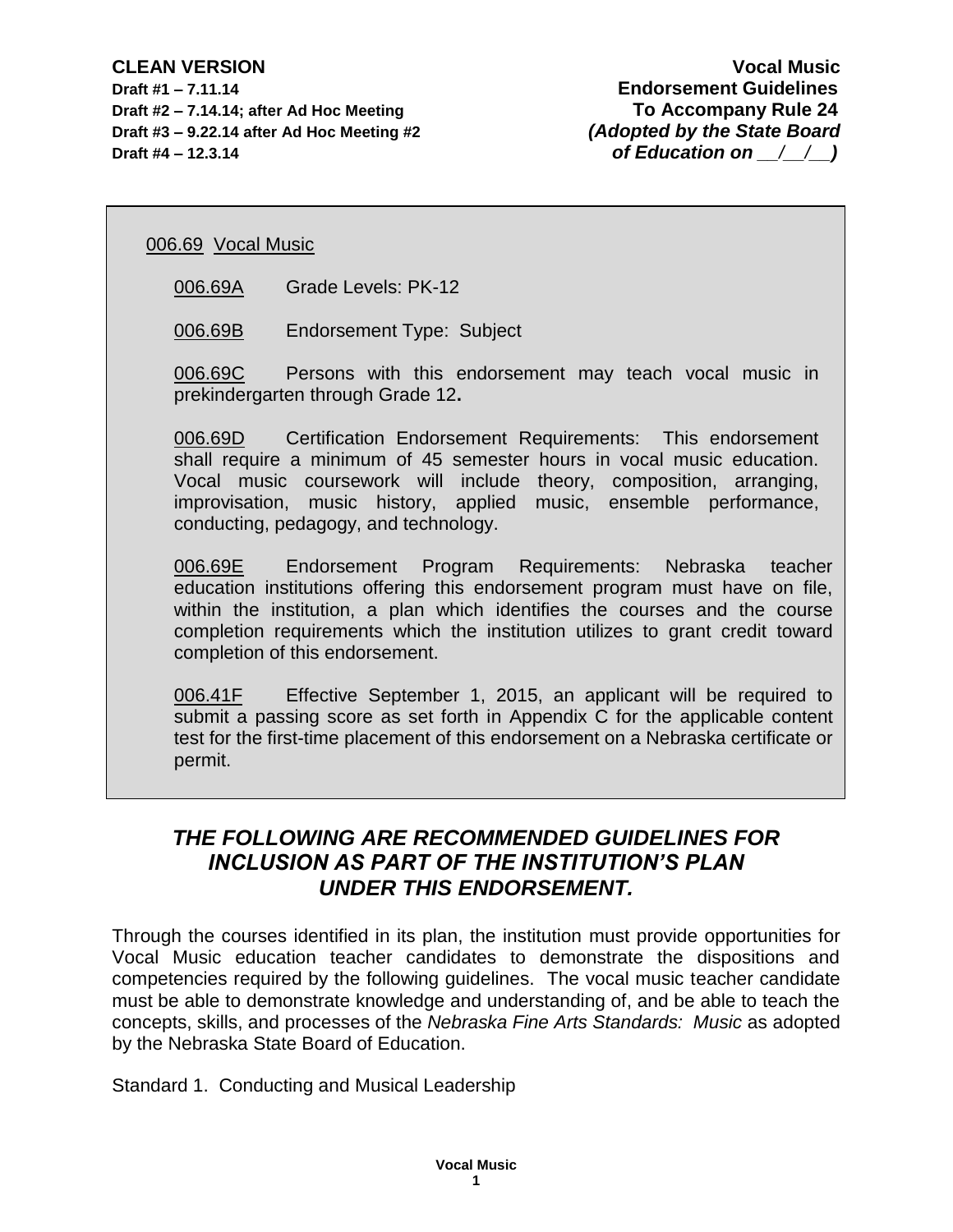**CLEAN VERSION Vocal Music Draft #1 – 7.11.14 Endorsement Guidelines Draft #2 – 7.14.14; after Ad Hoc Meeting To Accompany Rule 24 Draft #3 – 9.22.14 after Ad Hoc Meeting #2** *(Adopted by the State Board* **Draft #4 – 12.3.14** *of Education on*  $\left/ \right/ \right)$ 

The vocal music education teacher candidate must be a competent conductor, able to create accurate and musically expressive performances with various types of performing groups and in general classroom situations. Instruction in conducting includes score reading and the integration of analysis, style, performance practices, instrumentation, and conducting techniques.

Standard 2. Musical Creation and Adaptation

The vocal music education teacher candidate must compose, arrange, and improvise music.

The vocal music education teacher candidate must demonstrate ability to:

Element 1 create original music in a variety of styles and settings;

Element 2 arrange/adapt music from a variety of sources; and

Element 3 spontaneously create music in a variety of styles and settings.

## Standard 3. Performance

The vocal music education teacher candidate must demonstrate abilities in solo and ensemble performance.

The vocal music education teacher candidate must:

Element 1 display technical skills for artistic self-expression in at least one major applied area; and

Element 2 understand and perform standard repertoire in a variety of ensemble settings.

Standard 4. Theory and History

The vocal music education teacher candidate must develop knowledge and skills pertaining to the structure, function and context of music.

The vocal music teacher education candidate must:

Element 1 apply analytical skills to a variety of styles and time periods through music theory and analysis; and

Element 2 possess understanding of music as an art form across various time periods and cultures through the study of music history and literature.

Standard 5. Essential Teaching Competencies

The vocal music education teacher candidate must apply vocal music knowledge and skills in teaching situations; and integrate vocal music instruction within the context of PK-12 education.

The vocal music education teacher candidate must:

Element 1 apply understanding of child growth and development and learning principles relevant to vocal music instruction;

Element 2 plan and deliver developmentally appropriate instruction utilizing relevant methods and materials to meet the diverse experiences and needs of the student;